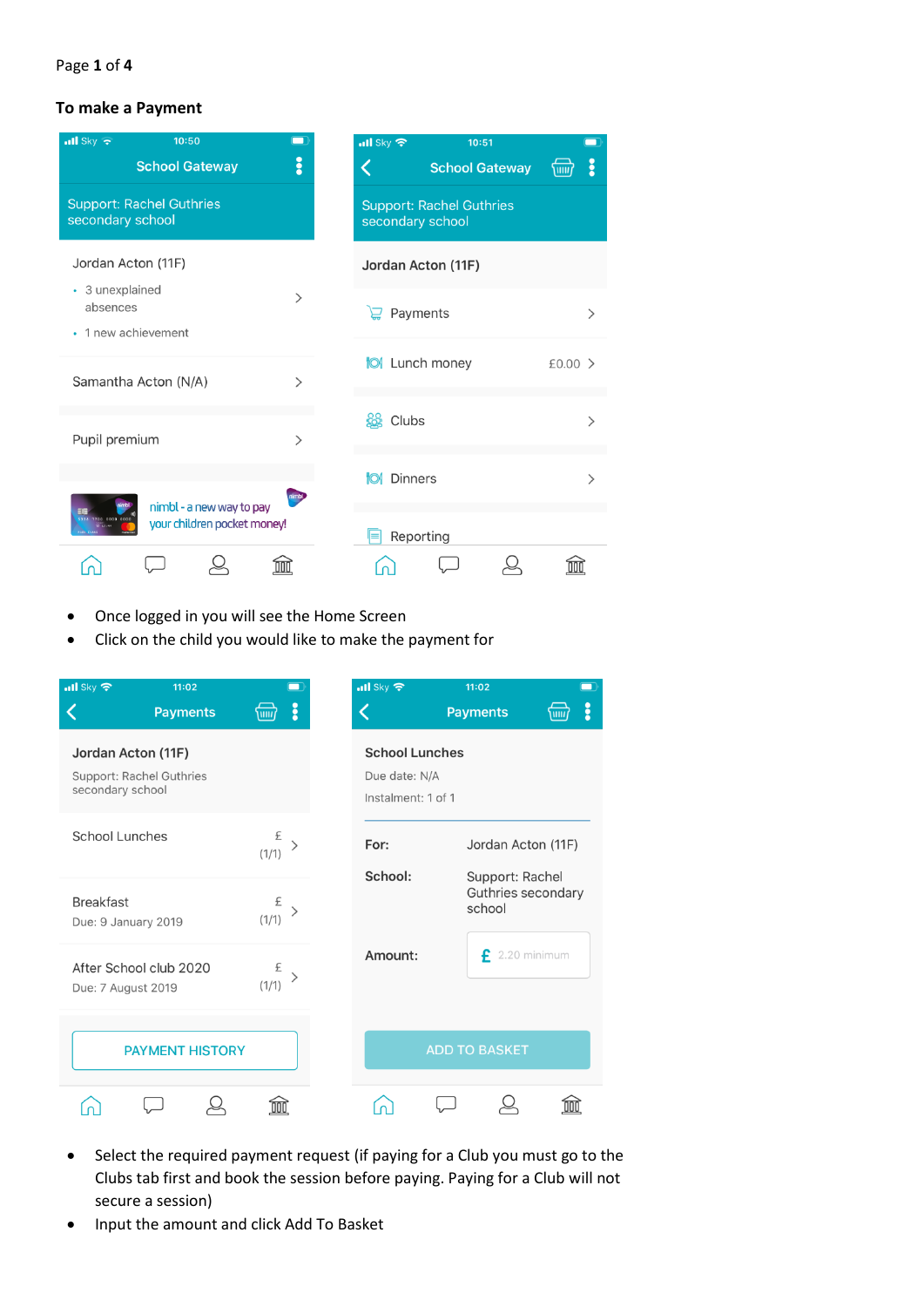## Page **2** of **4**



- Check the amount is correct
- If the amount is incorrect, swipe from right to left on the payment added to the basket and delete. You can then re-add to the basket following the previous instructions
- If the amount is correct click on Check Out
- You will then see two different payment options: Pay By Card and Pay By Bank Transfer

| $\frac{1}{2}$ Sky $\approx$<br>11:02<br>-                                                                                                       | $\cdot$ ill Sky $\approx$ | 11:44                                                                                                                                   | $\blacksquare$ | $\cdot$ ill Sky $\approx$ | 11:49              | □                                          |  |
|-------------------------------------------------------------------------------------------------------------------------------------------------|---------------------------|-----------------------------------------------------------------------------------------------------------------------------------------|----------------|---------------------------|--------------------|--------------------------------------------|--|
| ះ<br><b>Payments</b>                                                                                                                            | Cancel                    | <b>Payments</b>                                                                                                                         |                |                           | <b>Payments</b>    |                                            |  |
| <b>Bank Transfer</b><br>BARCLAYS BANK PLC x-11 <b><i>S</i></b> CHANGE<br>If you confirm the transfer your<br>school will be told about your     | Card Number               | This transaction will appear on your card<br>statement as 'schoolgatewa*xxxxxxxxx'<br>Amount: £2.20 GBP<br>VISA <b>O</b><br>Card Number |                |                           |                    |                                            |  |
| payment and will treat it as received<br>instantly. The payment will come out<br>of your account on or shortly after<br>Thursday 30 April 2020. |                           | Expiry<br>MM/YY<br>Security Code<br>$\circledR$<br>Security Code                                                                        |                |                           | Payment successful |                                            |  |
| Please make sure you have funds<br>available in your account: BARCLAYS                                                                          |                           | Cardholder Name<br>Cardholder Name                                                                                                      |                |                           | email address      | A receipt has been sent to your registered |  |
| PAY BY BANK TRANSFER                                                                                                                            |                           | <sup>®</sup> Make Payment                                                                                                               |                |                           |                    |                                            |  |
| $\mathbf{a}$<br><b>PAY BY CARD</b>                                                                                                              | 256-bit SSL               |                                                                                                                                         |                |                           | OK                 |                                            |  |
|                                                                                                                                                 |                           |                                                                                                                                         |                |                           |                    |                                            |  |

- To Pay By Card, Click on Pay By Card and input your card details
- Click on Make Payment
- Payment will show as successful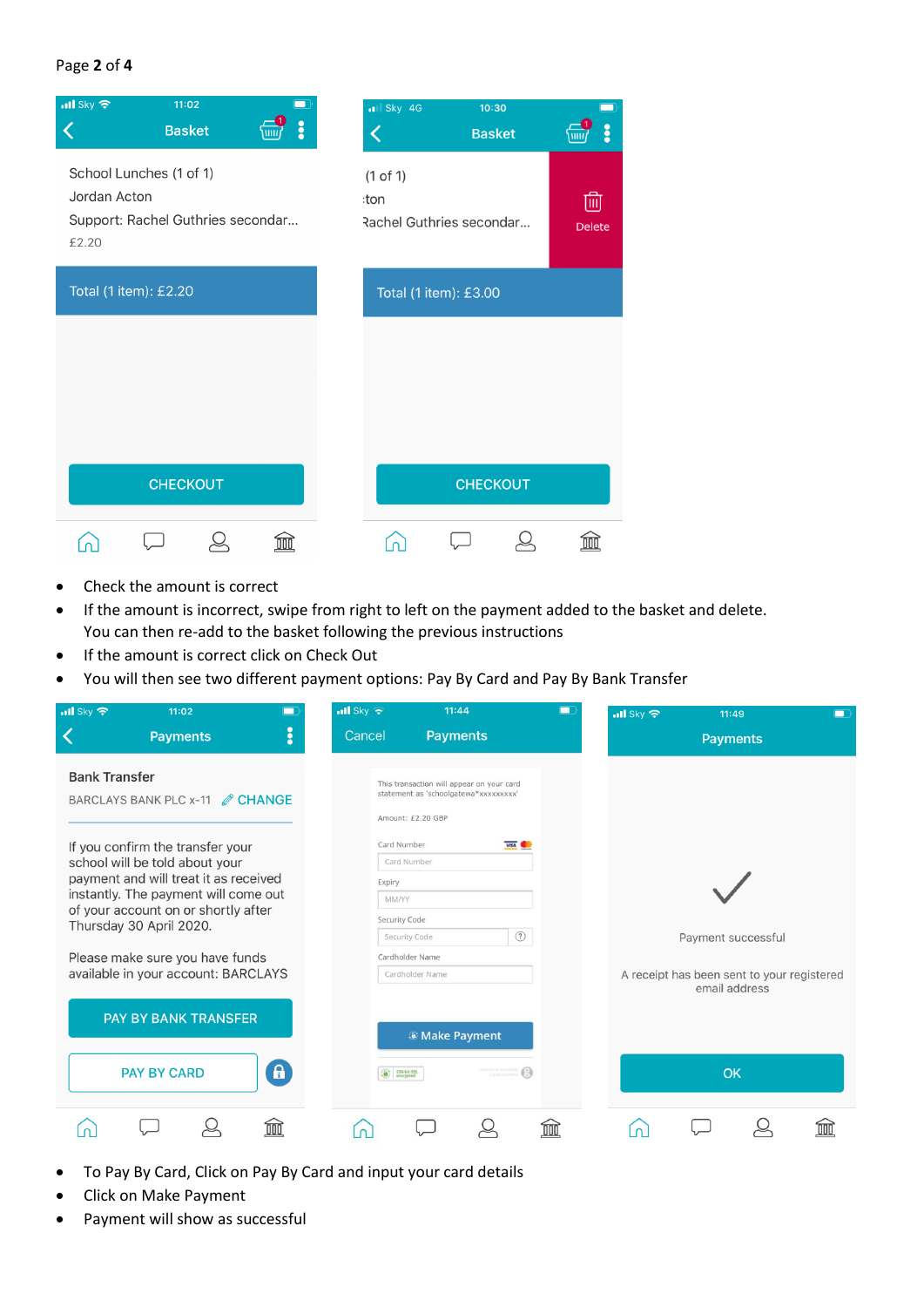Page **3** of **4**

## **Why Choose to Pay Using Bank Transfer**

- Bank Transfer is the easiest and most secure way to pay using School Gateway.
- The Bank Transfer set up can either be completed via the School Gateway app or website.
- Once the initial set up has been completed, there is no requirement to re-enter bank details each time a payment is processed via School Gateway.
- Monies are debited from the payers account between 3 and 5 working days after the payment is completed in School Gateway. Initial payments can sometimes take up to 10 working days to clear.
- The facility is backed by the Direct Debit Guarantee.

## **Can Payments Fail?**

- The most common reason for a payment to fail is if the payer has insufficient funds in their account at the time the monies are debited from their chosen account (3 to 5 **working** days **after** the payment is completed in School Gateway).
- Some bank account types do not accept the bank transfer facility.

## **How Do You Know If a Payment Has Failed?**

- If a payment does 'fail' you will be notified via email from the School Gateway team.
- The payer will receive an email asking them to make the payment again. No monies will be debited from the payer's account.
- Failed payments are visible in Schoolcomms, within your Payment Reports.

## **To pay by Bank Transfer**

- Click on Pay by Bank Transfer
- Your personal information will already be prefilled from what the school have on record for you and once you have entered your bank account details press Next
- It will ask you to confirm the bank details are correct If your details are listed correctly and you are happy then press the Submit button. This will confirm that you wish to set up Instant Bank Transfer. At this point you will receive an email confirming that Instant Bank Transfer has been set up
- Now that Instant Bank Transfer has been set up, you will see a screen that gives you the chance to review your payment before proceeding. This is the screen you will see straight away after selecting Instant Bank Transfer as your desired payment option as the initial set up has now taken place. To proceed select Make payment or to return to the basket to make any changes select Return to basket

# **To change bank details on School Gateway for Bank Transfer**

To change bank details on School Gateway for Bank Transfer payments please follow the steps below:

- Once you have logged in to School Gateway, open the Payments tab.
- Select the items that you wish to pay for and add them to your basket.
- Once you have selected everything and added it to your basket, click 'View Basket'.
- After confirming the payment total, click 'Checkout'.
- Once in the checkout screen, it will ask you to review your payment.
- Where it says, 'Payment Method Change', click the Change option and this will allow you to change either the way you would like to pay (Bank Transfer or Credit/Debit Card) or change your Bank Details.
- Select the option to change bank account details and follow the steps to change.